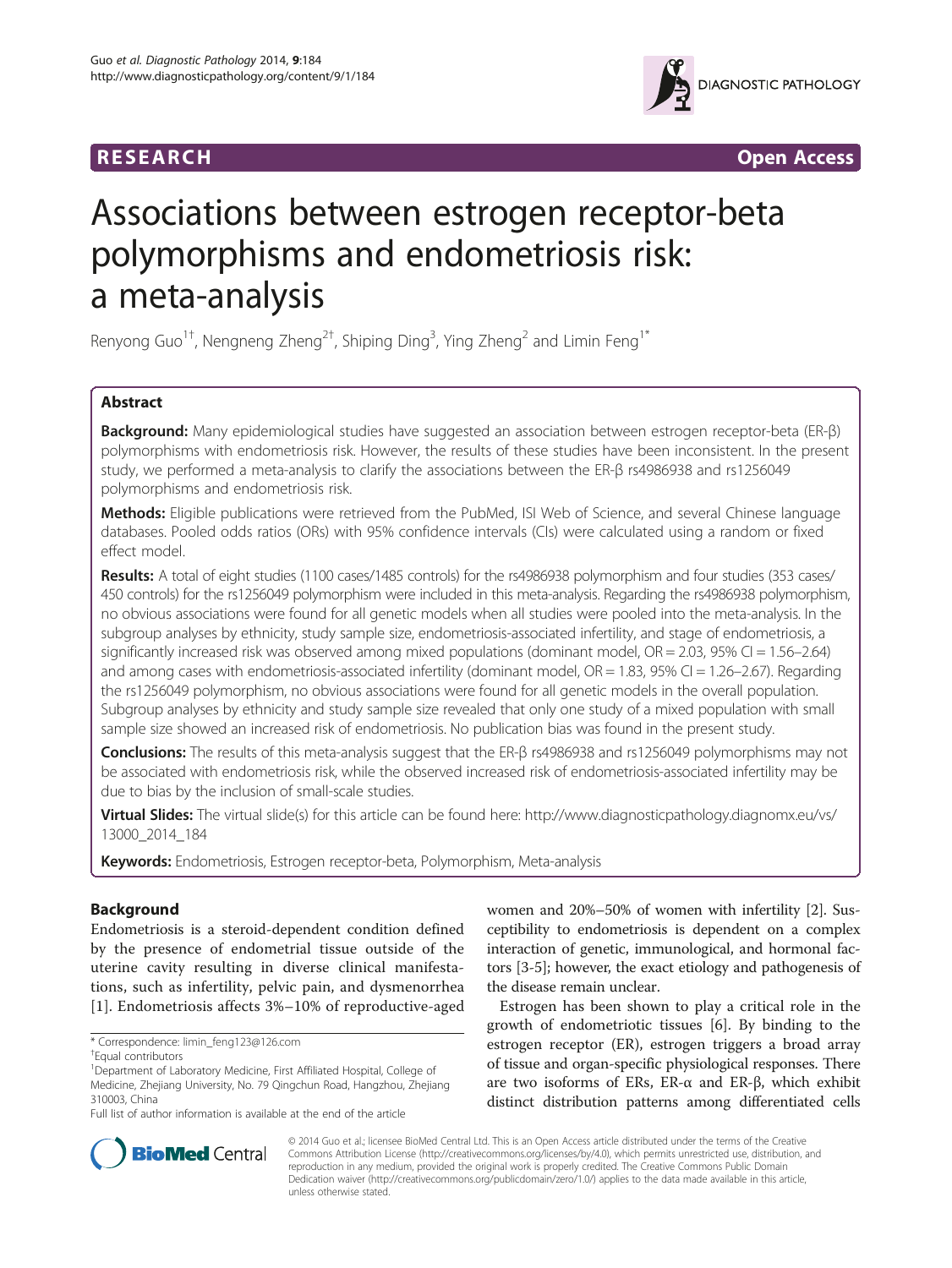and tissues [\[7](#page-10-0)]. With the binding of ligands, ERs are translocated to the nucleus to activate gene transcription. Previous studies have demonstrated that allelic variants of genes encoding for ER may be responsible for their action as modulators of the estrogenic response, and the polymorphisms of these genes have been postulated as candidate risk markers for a number of estrogen-dependent disorders, including endometriosis [\[8,9](#page-10-0)]. The ER-β gene is located on the long arm of chromosome 14 at locus 2 among subloci 23 and 24 (14q22–24). Two single nucleotide polymorphisms (SNPs) in the ER-β gene, rs4986938 and rs1256049, have been most frequently studied. The former SNP located in exon 8 gives rise to a G-A exchange at nucleotide 1730 and introduces a recognition site for AluI, whereas the latter results in a G-A exchange at nucleotide 1082 in exon 5 and creates a recognition site for RsaI. In recent years, many meta-analyses have reported associations of these two SNPs in the ER-β gene with several diseases, including prostate cancer [\[10\]](#page-10-0), male infertility [\[11\]](#page-10-0), Parkinson's disease [\[12\]](#page-10-0), osteoarthritis [[13](#page-10-0)], and breast cancer [[14](#page-10-0)].

To date, a great number of case–control studies have been conducted to investigate the associations between the ER-β rs4986938 and rs1256049 polymorphisms and endometriosis risk in humans. However, the results of published studies are inconclusive and even controversial [[15](#page-10-0)-[23](#page-10-0)], and the associations between ER-β gene polymorphisms and the risk of endometriosis-associated infertility remain unclear, which could be due to differences in the studied populations and insufficient statistical power. Thus, we conducted this meta-analysis to explore the exact associations between the rs4986938 and rs1256049 polymorphisms of the ER-β gene and risk of endometriosis.

## Methods

## Publication search

A systematic literature search of the PubMed, ISI Web of Science, and several Chinese language databases (Biomedical Literature Database, Chinese National Knowledge Infrastructure, and Chinese Wanfang Data) was carried out to identify studies involving the associations between the ER-β rs4986938 and rs1256049 polymorphisms and endometriosis risk. No language restrictions were applied. To search and include as many related studies as possible, we used different combinations of the following key words: (estrogen receptor beta or estrogen receptor β or ER-β) and (polymorphism or variant or mutation) and endometriosis. All references of the retrieved studies were also reviewed to identify other relevant publications. Review articles were also searched to find additional eligible studies. If more than one article was published using the same study data, only the study with largest sample size was included. The literature search was updated on June 20, 2014.

#### Inclusion and exclusion criteria

Studies fulfilling the following selection criteria were included in this meta-analysis: (1) case–control design; (2) evaluation of the correlation of the two SNPs (rs4986938 and rs1256049) of the ER-β gene with endometriosis risk; (3) provision of sufficient data to calculate the odds ratio (OR) and its corresponding 95% confidence interval (CI). Studies were excluded if one of the following criteria existed: (1) no relevance to the rs4986938 and rs1256049 polymorphisms, ER-β, and endometriosis; (2) non-clinical; and (3) review articles or commentaries. When several studies with overlapping data were eligible, those with the smaller sample size or less reliability were excluded. Furthermore, studies without detailed information were excluded after efforts to extract data from the original paper or contact the corresponding authors failed.

#### Data extraction

Two authors (Renyong Guo and Nengneng Zheng) independently assessed the quality of each study. Any disagreement was resolved by consensus. The following information was extracted: name of first author, year of publication, country of origin, ethnicity of the study population, number of cases and controls, mean age of subjects and controls, number of infertility cases, genotype distributions in cases and controls, and probability  $(p)$  value for the test of Hardy–Weinberg equilibrium (HWE) in controls. Discrepancies occurring during the process of study selection and data extraction were resolved by discussion with a third reviewer (Limin Feng) to arrive at a consensus on each item.

#### Statistical analysis

The strength of an association between the two ER-β gene polymorphisms and endometriosis risk was measured by OR with its corresponding 95% CI. The pooled ORs were calculated for the following four genetic models: (1) allelic model: allele A vs. G, where  $A =$  variant allele and  $G =$  wild allele, (2) homozygote comparison: AA vs. GG, (3) heterozygote comparison: GA vs. GG, (4) dominant model: AA + GA vs. GG, and (5) recessive model: AA vs. GA + GG. The statistical significance of the pooled OR was assessed with the Z test and a  $p$  value < 0.05 was considered statistically significant. A chi-square-based Q test was conducted to measure the heterogeneity between eligible studies and the existence of heterogeneity was considered significant at  $p < 0.10$  [[24](#page-10-0)]. When between-study heterogeneity was absent, a fixed effect model (Mantel–Haenszel method) was used to pool the data from different studies [[25](#page-10-0)]; otherwise, a random-effects model using the DerSimonian–Laird method was applied [\[26\]](#page-10-0). Subgroup analyses were also conducted based on ethnicity, study sample size, endometriosis-associated infertility, and stage of endometriosis. Sensitivity analyses were performed to identify the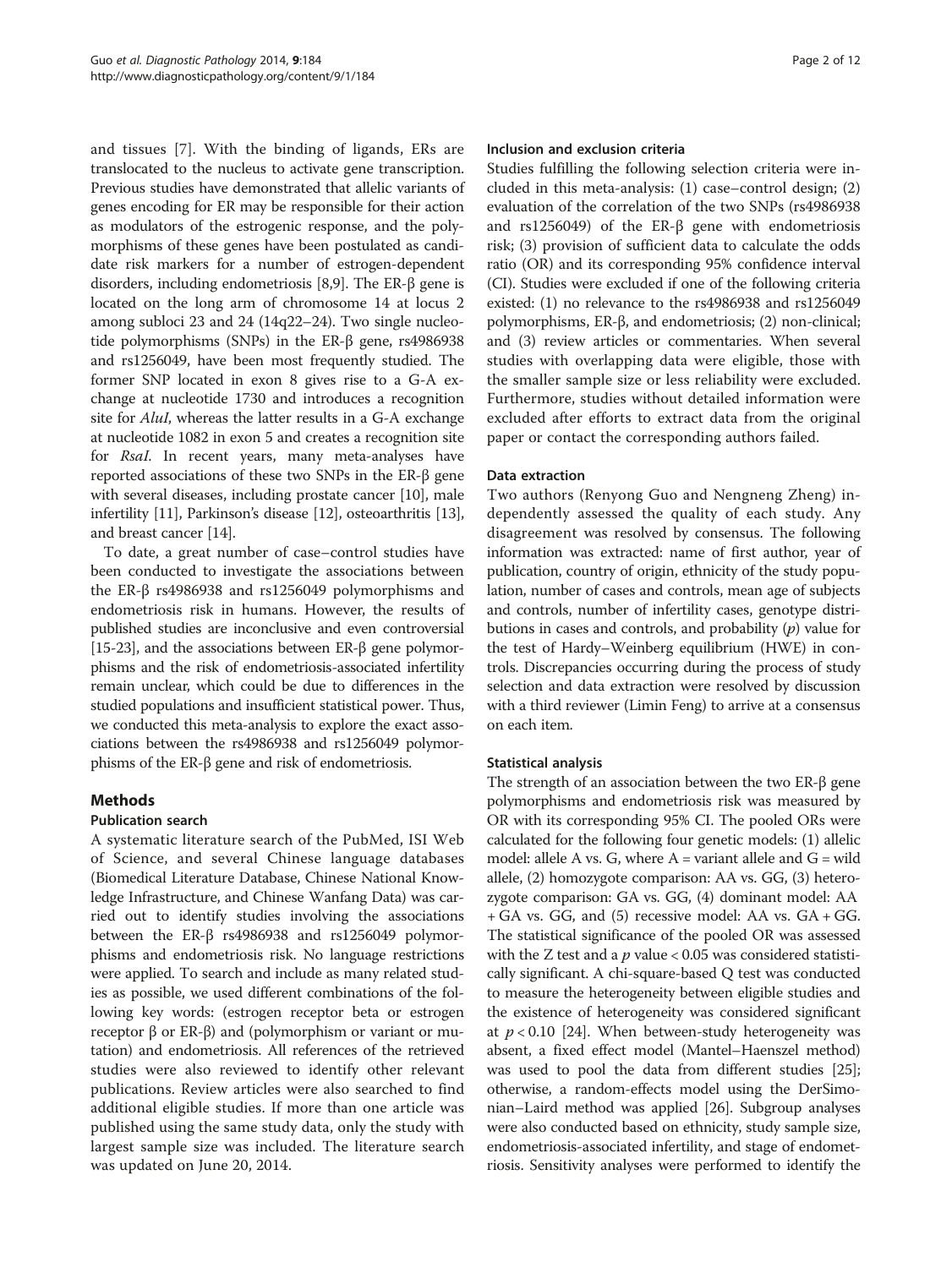effect of each individual study on pooled results and to test the reliability of results by deleting a single study each time [\[27](#page-10-0)]. Begg's test and Egger's test were performed to determine the presence of publication bias with  $p < 0.05$ considered statistically significant [[28](#page-10-0),[29](#page-10-0)]. Data analysis was performed using STATA statistical software (version 12.0; Stata Corporation, College Station, TX, USA).

## Results

## Characteristics of eligible studies

The literature search identified a total of 90 potentially relevant papers. After removing 29 duplications and reading the titles and abstracts, a further 45 articles were excluded. A total of 16 remaining articles were then retrieved for further assessment of eligibility. Among these studies, seven were excluded because they were (1) reviews or meta-analysis [\[30-33](#page-10-0)], (2) not regarding gene polymorphisms [[34\]](#page-10-0), (3) an infertile control study [\[35](#page-10-0)], or (4) lacked useful data [[36](#page-10-0)]. Finally, a total of nine eligible articles were included in this meta-analysis. The detailed screening process is shown in Figure 1, which was modified according to the Preferred Reporting Items for Systematic Reviews and Meta-Analysis (PRISMA) Statement [[37\]](#page-10-0). Among these nine eligible studies, eight and four studies were

pooled for analysis of the rs4986938 and rs1256049 polymorphisms, respectively. Regarding ethnicity, five studies assessed Asians [[15](#page-10-0)-[17](#page-10-0),[20,22](#page-10-0)] and four studies evaluated mixed ethnicities [[18,19,21](#page-10-0),[23\]](#page-10-0). All of the included studies employed a case–control design and the genotype distributions among the controls of all studies were consistent with the HWE. The characteristics of the included studies are listed in Table [1](#page-3-0).

# Quantitative synthesis

# ER-β rs4986938 polymorphism

A total of seven studies with 1100 cases and 1485 controls were included to examine the association between the ER-β rs4986938 polymorphism and endometriosis risk. The overall results suggested no statistically significant association of this polymorphism with endometriosis susceptibility (dominant model, OR = 1.21, 95% CI = 0.83–1.77; recessive model, OR = 0.86, 95%  $CI = 0.41 - 1.77$ ; AA vs. GG, OR = 0.95, 95% CI = 0.46-1.97; GA vs. GG, OR = 1.24, 95% CI = 0.80–1.91; A vs. G,  $OR = 1.16$ , 95%  $CI = 0.82 - 1.64$ ; Table [2](#page-4-0)). In regard to subgroup analysis by study sample size  $(\leq 300 \text{ and } > 300$ subjects), the non-associations in the above-mentioned genetic models remained. However, further subgroup analyses based on ethnicities demonstrated that the

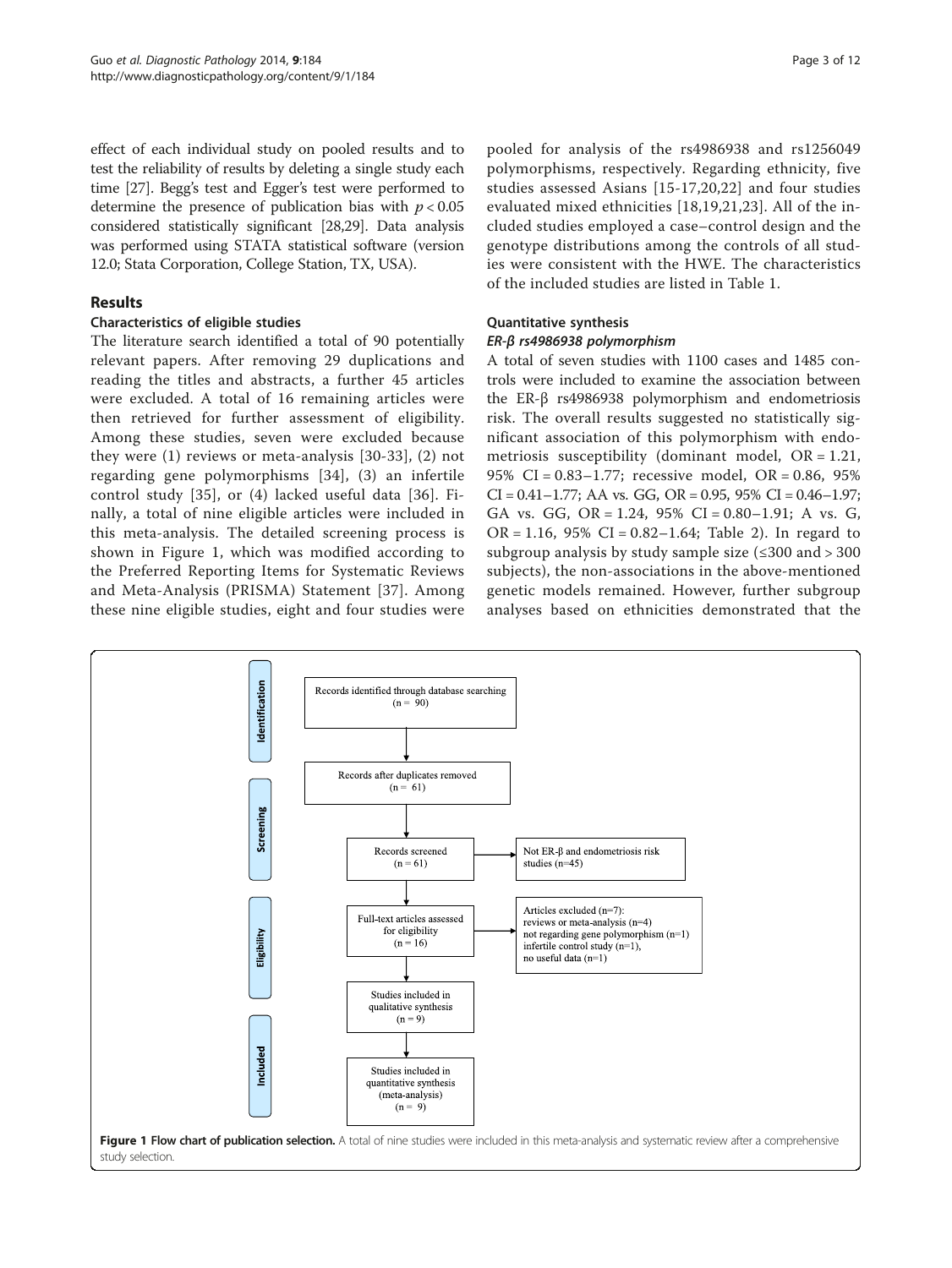e<br>So etal.

| Study              | Year | Country | <b>Ethnicity</b> | Age, years, mean $\pm$ SD |                 | Sample size |          | No. of infertility | Source of | Cases (Genotype) |        |                | <b>Controls Genotype)</b> |                 |                | $P_{HWE}$ <sup>t</sup> |
|--------------------|------|---------|------------------|---------------------------|-----------------|-------------|----------|--------------------|-----------|------------------|--------|----------------|---------------------------|-----------------|----------------|------------------------|
|                    |      |         |                  | Cases                     | Controls        | Cases       | Controls | cases              | controls  | G/G              | G/A    | A/A            | G/G                       | G/A             | A/A            |                        |
| rs4986938          |      |         |                  |                           |                 |             |          |                    |           |                  |        |                |                           |                 |                |                        |
| Wang [16]          | 2004 | Japan   | Asia             | <b>NA</b>                 | <b>NA</b>       | 127         | 180      | <b>NA</b>          | HB        | 104              | 22     |                | 130                       | 49              |                | 0.26                   |
| Huang [21]         | 2005 | China   | Asia             | $35.0 \pm 10.0$           | $34.0 \pm 10.0$ | 110         | 115      | <b>NA</b>          | PB        | 78               | 27     | 5              | 82                        | 29              | $\overline{4}$ | 0.48                   |
| Lee [18]           | 2007 | Korea   | Asia             | $33.8 \pm 6.7$            | $41.6 \pm 10.7$ | 239         | 287      | <b>NA</b>          | <b>HB</b> | 179              | 60     | $\Omega$       | 208                       | 75              | $\overline{4}$ | 0.34                   |
| Bianco [19]        | 2009 | Brazil  | Mixed            | $34.1 \pm 4.2$            | $39.8 \pm 4.5$  | 108         | 210      | 108                | HB        | 55               | 51     | $\overline{2}$ | 156                       | 51              | 3              | 0.61                   |
| Zulli [20]         | 2010 | Brazil  | Mixed            | $33.7 \pm 4.0$            | $39.8 \pm 4.5$  | 136         | 209      | 136                | HB        | 82               | 52     | $\overline{2}$ | 162                       | 44              | 3              | 0.99                   |
| Gu [17]            | 2012 | China   | Asia             | $45.0 \pm 6.0$            | $40.0 \pm 19.0$ | 58          | 107      | <b>NA</b>          | HB        | 47               | 11     | $\Omega$       | 80                        | 27              | $\Omega$       | 0.14                   |
| Christofolini [22] | 2011 | Brazil  | Mixed            | $35.2 \pm 3.9$            | $34.4 \pm 4.7$  | 201         | 206      | 201                | HB        | 123              | 76     | $\overline{2}$ | 145                       | 58              | 3              | 0.30                   |
| Wu [23]            | 2013 | China   | Asia             | $30.9 \pm 6.3$            | $29.1 \pm 4.3$  | 121         | 171      | 121                | <b>NA</b> | 97               | $24^a$ | <b>NA</b>      | 140                       | 31 <sup>a</sup> | <b>NA</b>      | >0.05                  |
| rs1256049          |      |         |                  |                           |                 |             |          |                    |           |                  |        |                |                           |                 |                |                        |
| Wang [16]          | 2004 | Japan   | Asia             | <b>NA</b>                 | <b>NA</b>       | 131         | 182      | <b>NA</b>          | HB        | 71               | 56     | $\overline{4}$ | 98                        | 73              | 11             | 0.59                   |
| Huang [21]         | 2005 | China   | Asia             | $35.0 \pm 10.0$           | $34.0 \pm 10.0$ | 110         | 115      | <b>NA</b>          | PB        | 17               | 55     | 38             | 30                        | 61              | 24             | 0.49                   |
| Silva [24]         | 2011 | Brazil  | Mixed            | $32.5^{\circ}$            | $37.4^{\circ}$  | 54          | 46       | 27                 | <b>NA</b> | 22               | 32     | $\Omega$       | 43                        | $\overline{3}$  | $\Omega$       | 0.82                   |
| Gu [17]            | 2012 | China   | Asia             | $45.0 \pm 6.0$            | $40.0 \pm 19.0$ | 58          | 107      | <b>NA</b>          | HB        | 27               | 19     | 12             | 50                        | 45              | 12             | 0.70                   |

<span id="page-3-0"></span>Table 1 Characteristics of the studies included in the meta-analysis of ER-β gene polymorphisms and endometriosis

HB, hospital-based; PB, population-based; NA, not available; No., number.<br>ªGA + AA; <sup>b</sup>p value for Hardy–Weinberg equilibrium in controls; <sup>c</sup>Mean age, years.<br>.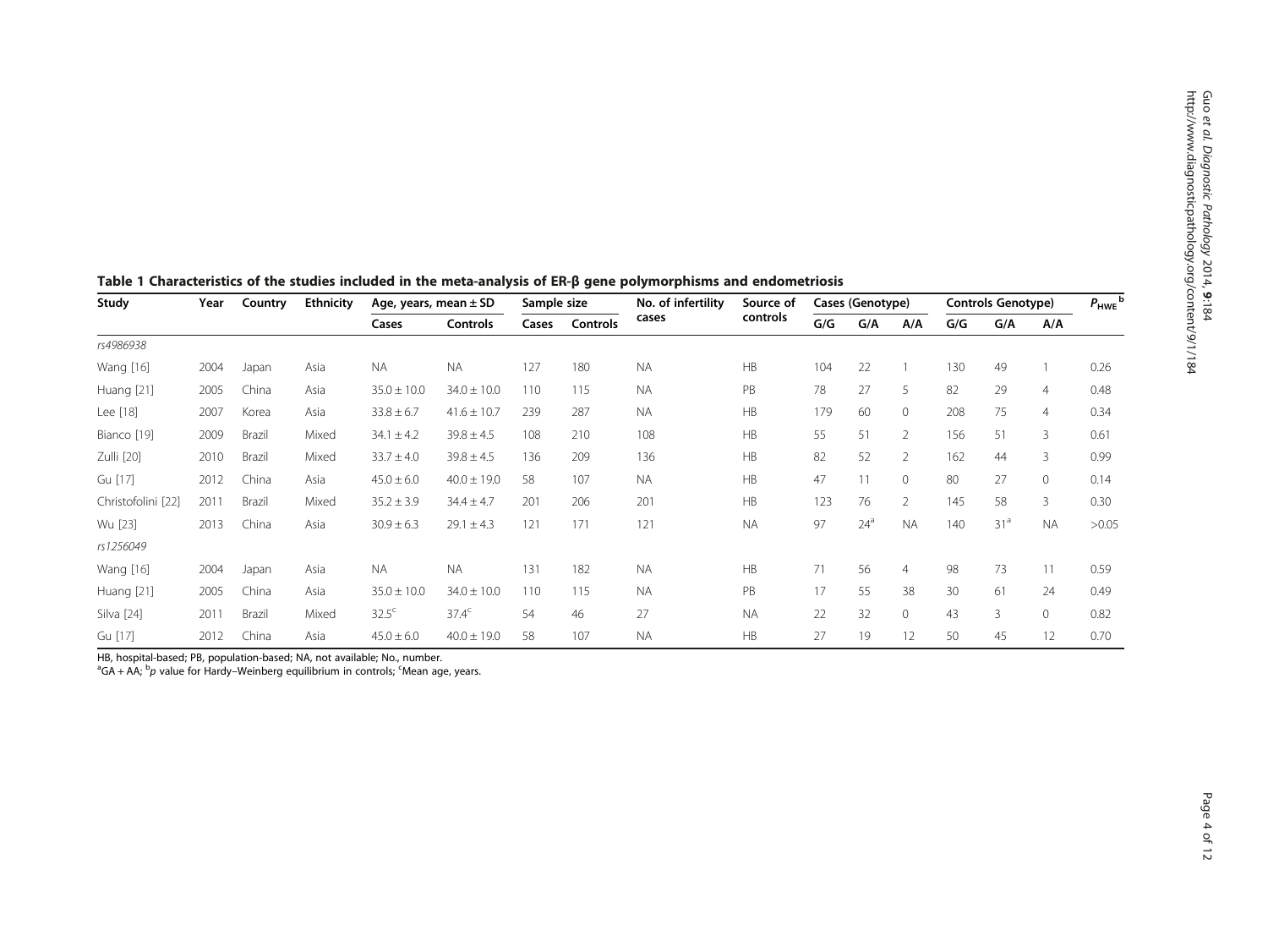<span id="page-4-0"></span>Table 2 Summary ORs and 95% CIs of the association between ER-β rs4986938 polymorphism and endometriosis

| Comparison  | No. of<br>studies | A vs. $G^b$                     |             | AA vs. GG <sup>a,b</sup>        |             | GA vs. GG <sup>b</sup>          |             | $AA + GA$ vs. $GG$       |             | AA vs. $GA + GGa,b$        |             |
|-------------|-------------------|---------------------------------|-------------|---------------------------------|-------------|---------------------------------|-------------|--------------------------|-------------|----------------------------|-------------|
|             |                   | OR (95% CI)                     | $P_{\rm H}$ | OR (95% CI)                     | $P_{\rm H}$ | OR (95% CI)                     | $P_{\rm H}$ | OR (95% CI)              | $P_{\rm H}$ | OR (95% CI)                | $P_{\rm H}$ |
| Overall     | 8                 | 1.16 (0.82-1.64) <sup>R</sup>   | < 0.001     | $0.95(0.46-1.97)^{h}$           | 0.735       | 1.24 (0.80-1.91) <sup>к</sup>   | < 0.001     | 1.21 $(0.83 - 1.77)^{k}$ | < 0.001     | $0.86$ $(0.41 - 1.77)^{t}$ | 0.790       |
| ethnicity   |                   |                                 |             |                                 |             |                                 |             |                          |             |                            |             |
| Asia        |                   | $0.82$ (0.65-1.04) <sup>+</sup> | 0.552       | $0.75$ (0.27-2.07) <sup>+</sup> | 0.335       | $0.81(0.62 - 1.05)^{h}$         | 0.456       | $0.85(0.67 - 1.08)^{+}$  | 0.496       | $0.91 (0.26 - 3.13)^{h}$   | 0.331       |
| Mixed       |                   | 1.72 $(1.37 - 2.17)^{c}$        | 0.204       | $1.23$ (0.43-3.49) <sup>F</sup> | 0.795       | 2.08 $(1.59 - 2.71)^{c}$        | 0.159       | 2.03 $(1.56 - 2.64)^{c}$ | 0.148       | $0.97$ $(0.34 - 2.74)^{+}$ | 0.880       |
| Sample size |                   |                                 |             |                                 |             |                                 |             |                          |             |                            |             |
| $>300$      |                   | 1.26 (0.82-1.93) <sup>R</sup>   | < 0.001     | $0.83$ $(0.34 - 1.99)^{+}$      | 0.611       | 1.41 (0.82-2.40) <sup>R</sup>   | < 0.001     | 1.38 $(0.81 - 2.34)^{H}$ | < 0.001     | $0.71$ $(0.30 - 1.73)^{+}$ | 0.717       |
| ≤300        |                   | $0.94(0.62 - 1.41)^{t}$         | 0.412       | 1.31 (0.34-5.07)                | $\sim$      | $0.86$ (0.53-1.39) <sup>F</sup> | 0.498       | $0.97(0.67 - 1.39)^{+}$  | 0.624       | 1.32 (0.35-5.06)           | $\sim$      |

OR, odds ratio; CI, confidence interval; No., number; P<sub>H</sub>, p value of Q-test for heterogeneity test; R, random-effect model; F, fixed-effect model.

<sup>a</sup>The study by Gu et al. was not included since they presented 0 frequency of AA genotype in cases and controls.

b The study by Wu et al. was not included since they just presented the data on GG and GA + AA genotypes in cases and controls. <sup>c</sup>Statistically significant results (in bold).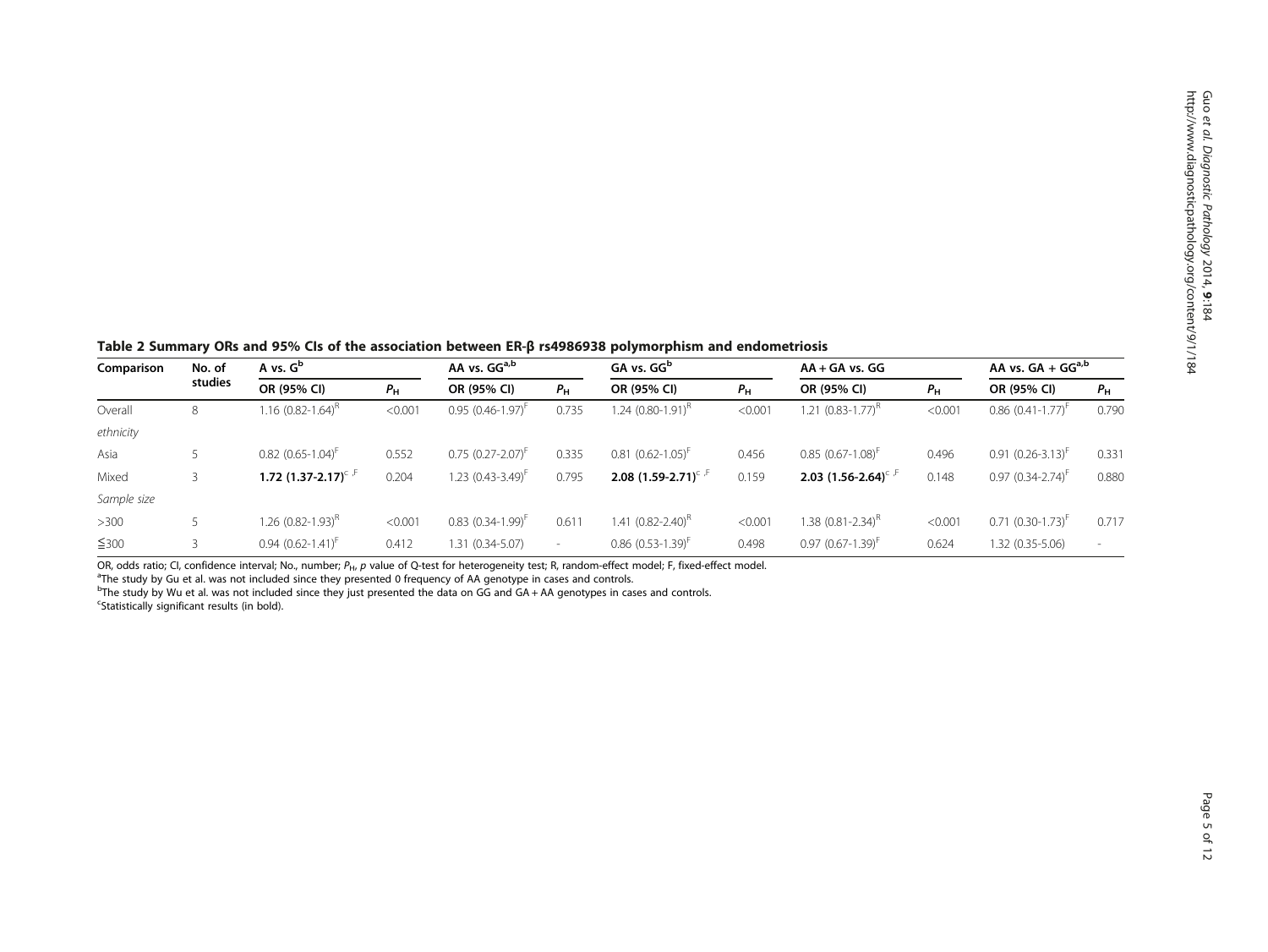ER-β rs4986938 polymorphism was significantly associated with an increased risk of endometriosis in mixed populations (dominant model,  $OR = 2.03$ ,  $95\%$   $CI =$ 1.56–2.64; GA vs. GG, OR = 2.08, 95% CI = 1.59–2.71; A vs. G, OR = 1.72, 95% CI = 1.37–2.17; Table [2](#page-4-0), Figure 2). Additionally, four studies (566 cases and 796 controls)  $[18,19,21,22]$  $[18,19,21,22]$  $[18,19,21,22]$  provided data between the rs4986938 polymorphism and risk of endometriosis-associated infertility. The subsequent subgroup analysis showed that the ER-β rs4986938 polymorphism was also significantly associated with an increased risk of endometriosis-associated infertility (dominant model,  $OR = 1.83$ ,  $95\%$   $CI = 1.26-$ 2.67; recessive model, OR = 0.96, 95% CI = 0.34–2.72; AA vs. GG, OR = 1.23, 95% CI = 0.43–3.49; GA vs. GG,  $OR = 2.08$ , 95% CI = 1.59–2.71; A vs. G, OR = 1.72, 95% CI = 1.37–2.17; Figure [3\)](#page-6-0). Data on genotype distributions of the rs4986938 polymorphism in patients with stage I–II and III–IV endometriosis were also available in three studies [[17,18,21\]](#page-10-0). The results showed no significant association of the rs4986938 polymorphism with stage of endometriosis (stage III–IV vs. stage I–II) (dominant model, OR = 1.01, 95% CI = 0.69–1.49; recessive model, OR = 0.34, 95%  $CI = 0.05 - 2.29$ ; AA vs. GG, OR = 0.33, 95%  $CI = 0.05 - 2.29$ ; GA vs. GG, OR =  $1.05$ , 95% CI =  $0.71-1.54$ ; A vs. G, OR = 0.98, 95% CI =  $0.70-1.36$ ; Figure [4\)](#page-6-0).

## ER-β rs1256049 polymorphism

A total of 353 cases and 450 controls were identified to assess the association between the rs1256049 polymorphism

and endometriosis risk. The overall results suggested no statistically significant association of this polymorphism with endometriosis susceptibility (dominant model,  $OR = 2.11$ ,  $95\%$   $CI = 0.85 - 5.26$ ; recessive model, OR = 1.43, 95% CI = 0.66–3.08; AA vs. GG,  $OR = 1.50$ , 95%  $CI = 0.59 - 3.79$ ; GA vs. GG,  $OR =$ 1.95, 95% CI = 0.75–5.09; A vs. G, OR = 1.71, 95% CI  $= 0.92 - 3.16$  $= 0.92 - 3.16$  $= 0.92 - 3.16$ ; Table 3). Further subgroup analysis suggested that the effect size was only significant among mixed populations (dominant model, OR = 20.85, 95% CI = 5.74–75.75; GA vs. GG, OR = 20.85, 95%  $CI = 5.74 - 75.75$ ; A vs. G,  $OR = 12.49$ ,  $95\%$   $CI = 3.68 -$ 42.41), but not among Asian populations under all genetic models (Figure [5](#page-8-0)). Subgroup analysis by study sample size  $(\leq 200 \text{ and } > 200 \text{ subjects})$  revealed no obvious associations.

## Heterogeneity test and sensitivity analysis

During the meta-analysis, significance of between-study heterogeneity was observed (Tables [2](#page-4-0) and [3\)](#page-7-0). To explore the source of heterogeneity, subgroup analyses by ethnicity and sample size were conducted. Furthermore, sensitivity analyses were performed to explore the influence of each individual study on the overall results by deleting a single study each time from the pooled analysis. This procedure confirmed that our results of the ER-β rs4986938 and rs1256049 polymorphisms and endometriosis susceptibility were both reliable and robust (Figure [6](#page-8-0)).



(AA + GA vs. GG; stratified by ethnicity).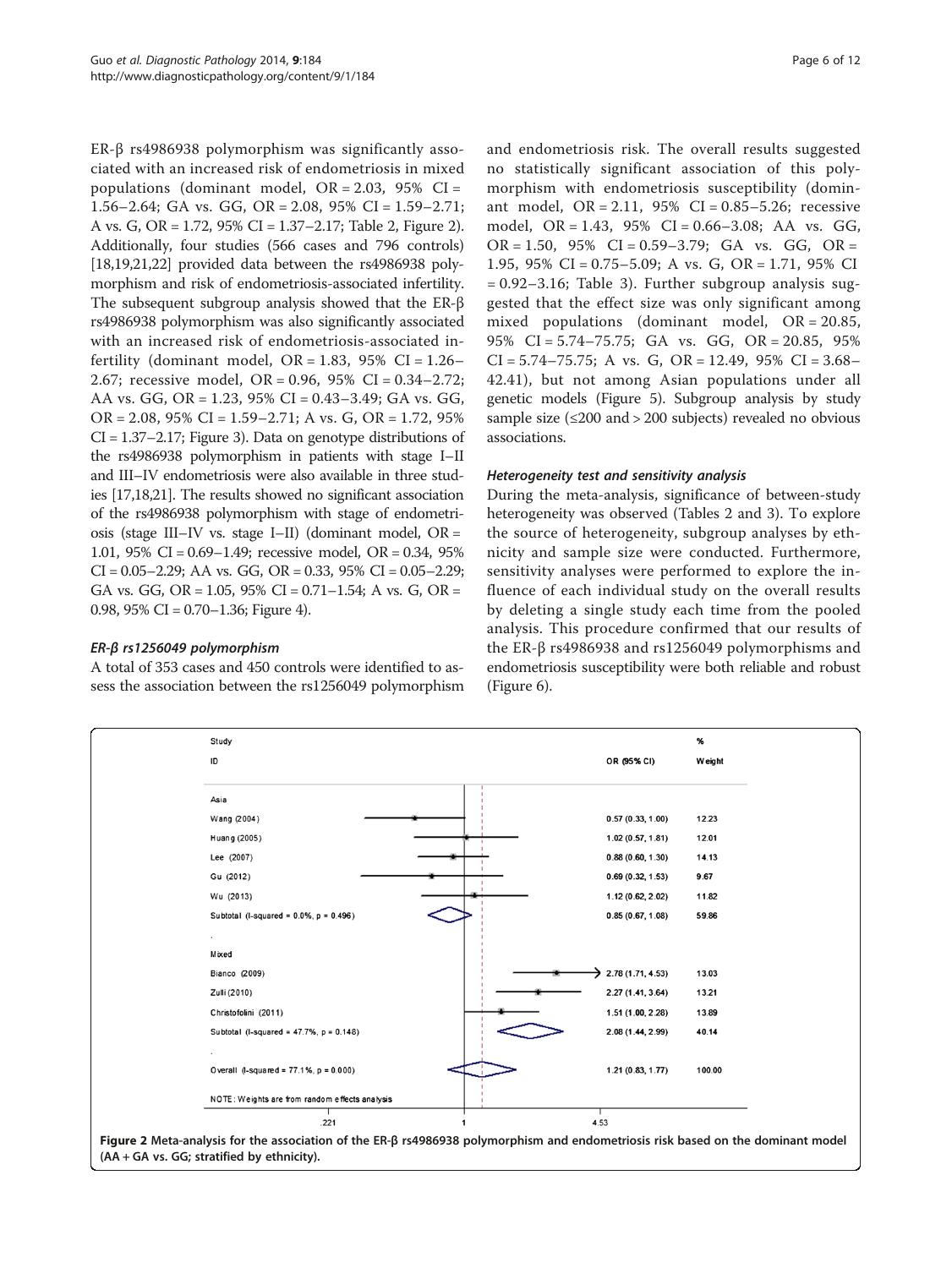<span id="page-6-0"></span>

#### Potential publication bias

To assess possible publication bias in the currently available literature, Begg's test and Egger's test were performed, which showed no publication bias for studies published on the rs4986938 and rs1256049 polymorphisms (all  $p > 0.05$ , Table [4\)](#page-9-0).

# Discussion

ERs are nuclear receptors that contain an estrogen-binding domain and a DNA-binding domain. Studies on tissue distribution and expression patterns indicate that ER-α has a broad expression pattern, whereas ER-β has a more focused pattern with high levels in the ovary, prostate, epididymis, lung, and hypothalamus [[38](#page-10-0)]. Fazleabas et al. examined expression levels of ER-α, ER-β, and progesterone receptors in baboons and found that ER-β was the dominant steroid receptor present in endometriotic

explants, regardless of the cycle phase [\[39](#page-10-0)]. Two metaanalyses demonstrated that the PvuII (T/C) and XbaI (A/G) polymorphisms of the ER- $\alpha$  gene may not be associated with endometriosis risk [[30](#page-10-0)[,40](#page-11-0)]. Over the last 10 years, a great number of studies have investigated the association between ER-β gene polymorphisms and endometriosis risk, with most focused on the ER-β rs4986938 and rs1256049 polymorphisms. However, some of the results were conflicting, even in the same population, and thus a systematic review and metaanalysis of associations between ER-β gene polymorphisms and endometriosis risk will be of great value.

To the best of our knowledge, this is the first metaanalysis to assess the relationship between the two ERβ gene polymorphisms and endometriosis risk across different ethnic populations and sample sizes. Even though the association of endometriosis risk and genetic

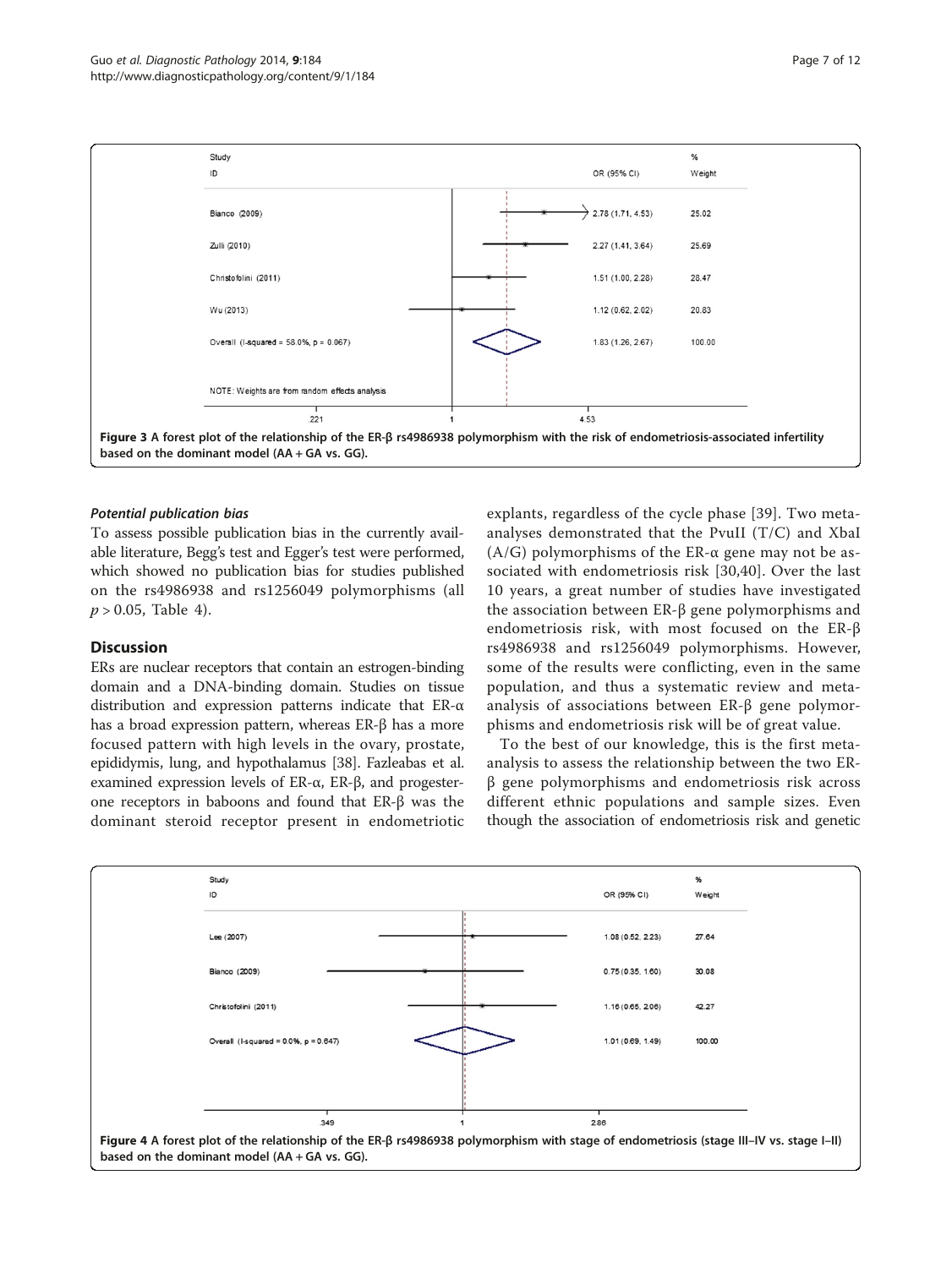<span id="page-7-0"></span>Table 3 Summary ORs and 95% CIs of the association between ER-β rs1256049 polymorphism and endometriosis

| Comparison  | No. of  | A vs. G                       |             | AA vs. GG <sup>a</sup>        |                          | GA vs. GG                     |             | $AA + GA$ vs. $GG$              |             | AA vs. $GA + GG^a$       |             |
|-------------|---------|-------------------------------|-------------|-------------------------------|--------------------------|-------------------------------|-------------|---------------------------------|-------------|--------------------------|-------------|
|             | studies | OR (95% CI)                   | $P_{\rm H}$ | OR (95% CI)                   | $P_{\rm H}$              | OR (95% CI)                   | $P_{\rm H}$ | OR (95% CI)                     | $P_{\rm H}$ | OR (95% CI)              | $P_{\rm H}$ |
| Overall     | 4       | 1.71 (0.92-3.16) <sup>R</sup> | < 0.001     | 1.50 (0.59-3.79) <sup>R</sup> | 0.059                    | 1.95 (0.75-5.09) <sup>R</sup> | < 0.001     | 2.11 $(0.85 - 5.26)^{R}$        | < 0.001     | 1.43 $(0.66 - 3.08)^R$   | 0.089       |
| Ethnicity   |         |                               |             |                               |                          |                               |             |                                 |             |                          |             |
| Asia        |         | 1.23 (0.86-1.75) <sup>R</sup> | 0.094       | $1.50(0.59-3.79)^{k}$         | 0.059                    | $1.09(0.78 - 1.53)^{F}$       | 0.371       | $1.17(0.85 - 1.61)^{t}$         | 0.229       | 1.43 $(0.66 - 3.08)^{H}$ | 0.089       |
| Mixed       |         | 12.49 $(3.68 - 42.41)^{b}$    | $\sim$      |                               | $\sim$                   | 20.85 $(5.74 - 75.75)^{b}$    |             | 20.85 $(5.74 - 75.75)^{b}$      |             |                          |             |
| Sample size |         |                               |             |                               |                          |                               |             |                                 |             |                          |             |
| $>200$      |         | 1.22 (0.69-2.16) <sup>R</sup> | 0.03        | 1.26 (0.23-6.76) <sup>R</sup> | 0.018                    | 1.20 (0.82-1.76) <sup>F</sup> | 0.341       | $1.22$ (0.85-1.77) <sup>F</sup> | 0.101       | 1.08 $(0.28 - 4.27)^R$   | 0.035       |
| ≤200        |         | 3.68 $(0.36 - 37.65)^{R}$     | < 0.001     | 1.85 (0.73-4.68)              | $\overline{\phantom{a}}$ | 3.86 $(0.15 - 102.43)^{R}$    | < 0.001     | 4.35 $(0.21 - 89.43)^{R}$       | < 0.001     | 2.07 (0.86-4.95)         |             |

OR, odds ratio; CI, confidence interval; No., number;  $P_{H}$ , P value of Q-test for heterogeneity test; R, random-effect model; F, fixed-effect model. <sup>a</sup>The study by Silva et al. was not included since they presented 0 frequency of AA genotype in cases and controls. <sup>b</sup>Statistically significant results (in bold).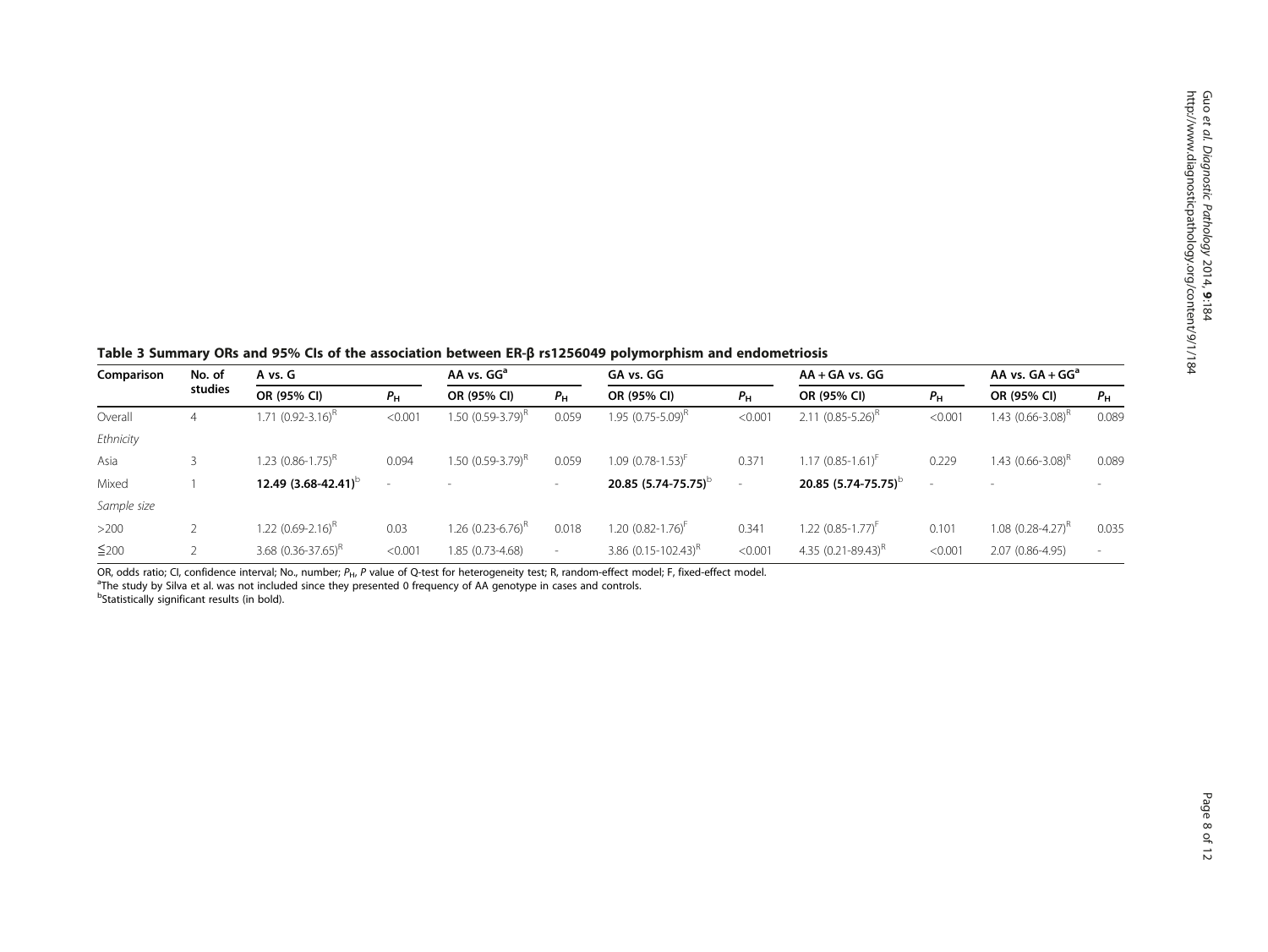<span id="page-8-0"></span>

polymorphisms involving biosynthesis of sex steroids and their receptors was assessed in a previous meta-analysis [[30](#page-10-0)], the results only presented an allelic model of the ER-β rs4986938 and rs1256049 polymorphisms from five relevant studies. Our results suggested that there was no significant association between the rs4986938 and rs1256049 polymorphisms in the ER-β gene and endometriosis risk in the overall population, which was consistent with the results of a previous meta-analysis [[30](#page-10-0)]. For the rs4986938 polymorphism, there was no statistically significant association among study sample size, stage of endometriosis, and Asian population in further subgroup analyses. However, obvious associations were found among mixed populations for rs4986938

polymorphisms under the allelic, heterogeneous codominant and dominant models. Different ethnic groups have unique genetic backgrounds and may produce variations of genetic factors involved in the pathogenesis of endometriosis [\[18\]](#page-10-0). The results of subgroup analyses indicated that ethnicity might be the source of heterogeneity across studies. However, a characteristic of three studies were mixed populations that included infertile Brazilian women with endometriosis. Therefore, the rs4986938 polymorphisms may be not associated with endometriosis risk, while the observed increase in the risk of endometriosis in mixed populations may be due to the complication of infertility. Regarding the rs1256049 polymorphism, no obvious associations were also found in all genetic models

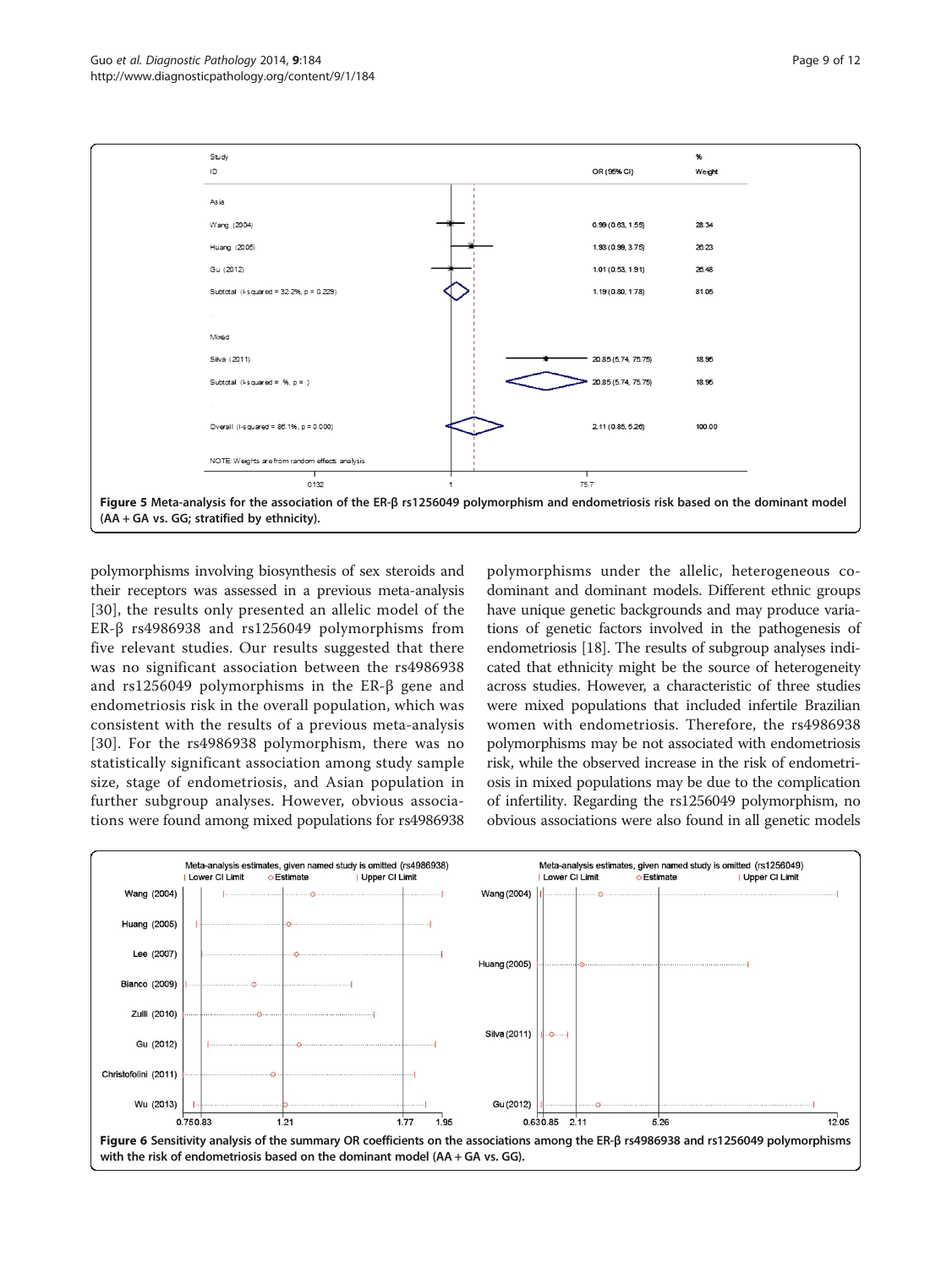| Category     | A vs. G | AA vs. GG | GA vs. GG | $AA + GA$ vs. $GG$ | AA vs. $GA + GG$ |
|--------------|---------|-----------|-----------|--------------------|------------------|
| rs4986938    |         |           |           |                    |                  |
| Begg's test  | 0.548   | 0.452     | 1.00      | 0.902              | 0.452            |
| Egger's test | 0.452   | 0.211     | 0.507     | 0.493              | 0.205            |
| rs1256049    |         |           |           |                    |                  |
| Begg's test  | 0.308   | 0.296     | 0.734     | 0.089              | 0.296            |
| Egger's test | 0.159   | 0.093     | 0.193     | 0.071              | 0.401            |

<span id="page-9-0"></span>Table 4 Statistical analyses of publication bias for ER-β gene polymorphisms

of the overall population and in subgroup analyses by study sample size. In the subgroup analyses based on ethnicity, however, only one study of a mixed population found an increased risk of endometriosis under allelic, heterogeneous co-dominant and dominant models of the rs1256049 polymorphism. Inherent genetic differences and variances in sample size between Asian and mixed population studies might be a potential explanation for the observed heterogeneity.

It should be noted that not all studies addressed the correlation of ER-β gene polymorphisms with the pathogenesis or risk of endometriosis-associated infertility. Regarding the rs4986938 polymorphism, only four studies evaluated the effect of interactions, with three studies [\[18](#page-10-0),[19,21](#page-10-0)] providing complete data on genotype distribution in cases and controls and one [[22](#page-10-0)] just presenting data on GG and GA + AA genotypes in cases and controls. Regarding the rs1256049 polymorphism, since only one study [[23](#page-10-0)] for endometriosis-associated infertility was investigated and the sample size was small, subgroup analysis of endometriosis-associated infertility was not performed. Nonetheless, the results demonstrated a significant association between the rs4986938 polymorphism and risk of endometriosis-associated infertility. Human fertility is a complex feature influenced by interactions between genetic and environmental factors. Saunders et al. reported that the ER-β gene plays an important role in the regulation of fertility in both males and females [\[41](#page-11-0)]. Another study performed with female ER-β knockout mice also demonstrated that ER-β proteins, which can be detected in multiple cell types throughout the female reproductive system, are essential for normal ovulation efficiency [[42-44](#page-11-0)]. However, the functional significance of the rs4986938 polymorphism remains to be clarified. No amino acid changes in the ER-β protein occur under the conditions of ER-β gene rs4986938 mutations, whereas these polymorphisms are possibly in linkage disequilibrium with variations of other regulatory sequences that may affect gene expression or function [[45\]](#page-11-0). Furthermore, structural folds of mRNA might change, accounting for the existence of SNPs, and could result in different biological functions that interact with other cellular components [\[46\]](#page-11-0). Endometriosis is noted in

up to 20%–50% of infertile women, but the reason why women with endometriosis have impaired fertility remains uncertain [\[2](#page-10-0)]. The above reason might partly explain the potential association of polymorphic sites in the ER-β gene with endometriosis and endometriosis-associated infertility among different populations. However, it would be of great interest to characterize the actual relationship between ER-β gene polymorphisms and endometriosis and/ or infertility in a large-scale study.

Several limitations to this study should be addressed. First, the results of our meta-analysis should be interpreted with caution because the sample size was relatively small for the subgroup analysis according to endometriosisassociated infertility and stage of endometriosis. Second, our meta-analyses were based on unadjusted estimates and therefore potential covariates, which might influence the effect estimates, were not controlled. Third, there were relatively few studies on the association of the rs1256049 polymorphism and endometriosis. Therefore, subgroup analysis according to endometriosis-associated infertility and stage of endometriosis was not performed. Hence, further studies with larger sample sizes to provide more detailed information are needed

## Conclusions

In conclusion, the results of this study suggest that the ER-β rs4986938 and rs1256049 polymorphisms may be not associated with endometriosis risk. However, ER-β rs4986938 is likely associated with endometriosisassociated infertility, and it might also act as a modifier of the relationship between risk of endometriosisassociated infertility and some environmental factors. To date, there is insufficient evidence implicating the ER-β rs4986938 polymorphism in the etiology of endometriosisassociated infertility for population testing. The observed increase in risk of endometriosis-associated infertility may be due to bias because of the inclusion of small-scale studies. It is critical that larger and well-designed multicenter studies should be performed to re-evaluate potential associations.

#### Competing interests

The authors declare that they have no competing interests.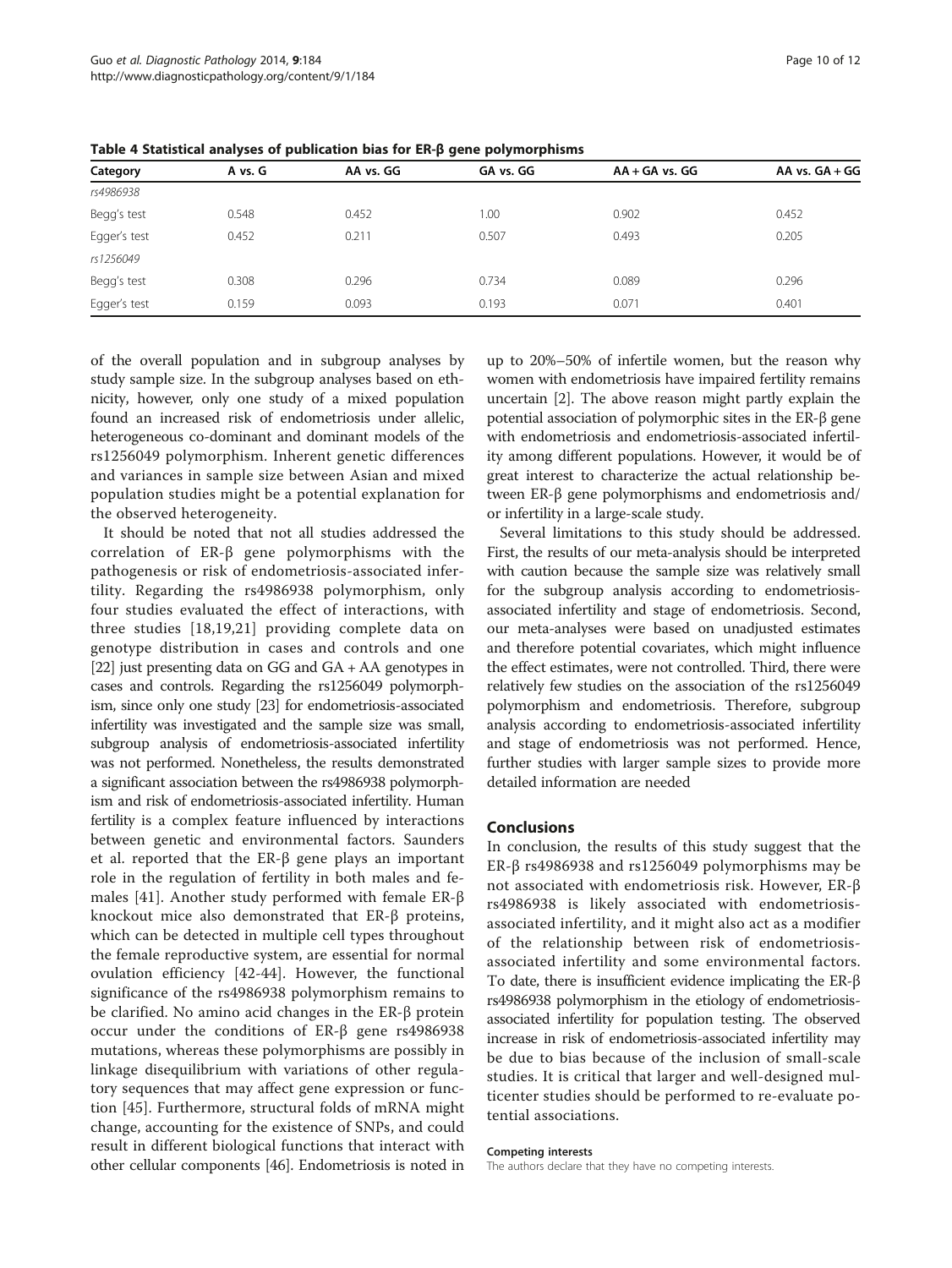#### <span id="page-10-0"></span>Authors' contributions

All authors participated in the study design, data analysis, interpretation of the results, and review of the manuscript. NNZ and YZ conducted the experiments; RYG, NNZ, and SPD analyzed the data; and RYG and LMF wrote the manuscript. All authors read and approved the final manuscript.

#### Acknowledgements

This work was financially supported by a grant from the Department of Education Foundation of Zhejiang Province, China (grant No.: Y201330146).

#### Author details

<sup>1</sup>Department of Laboratory Medicine, First Affiliated Hospital, College of Medicine, Zhejiang University, No. 79 Qingchun Road, Hangzhou, Zhejiang 310003, China. <sup>2</sup>Department of Gynecology and Obstetrics, Tongde Hospital of Zhejiang Province, Hangzhou, Zhejiang 310012, China. <sup>3</sup>State Key Laboratory for Diagnosis and Treatment of Infectious Disease, First Affiliated Hospital, College of Medicine, Zhejiang University, Hangzhou 310003, China.

#### Received: 25 July 2014 Accepted: 7 September 2014

#### References

- 1. Missmer SA, Cramer DW: The epidemiology of endometriosis. Obstet Gynecol Clin North Am 2003, 30:1–19.
- 2. Gao X, Outley J, Botteman M, Spalding J, Simon JA, Pashos CL: Economic burden of endometriosis. Fertil Steril 2006, 86:1561–1572.
- 3. Vigano P, Somigliana E, Vignali M, Busacca M, Blasio AM: Genetics of endometriosis: current status and prospects. Front Biosci 2007, 12:3247–3255.
- 4. Simpson JL, Bischoff FZ: Heritability and molecular genetic studies of endometriosis. Ann NY Acad Sci 2002, 955:239–251.
- 5. Goetzl EJ, Sreedharan SP: Mediators of communication and adaptation in the neuroendocrine and immune systems. FASEB J 1992, 6:2646-2652.
- 6. Georgiou I, Syrrou M, Bouba I, Dalkalitsis N, Paschopoulos M, Navrozoglou I, Lolis D: Association of estrogen receptor gene polymorphisms with endometriosis. Fertil Steril 1999, 72:164–166.
- Sneige N, Liu B, Yin G, Gong Y, Arun BK: Correlation of cytologic findings and chromosomal instability detected by fluorescence in situ hybridization in breast fine-needle aspiration specimens from women at high risk for breast cancer. Mod Pathol 2006, 19:622–629.
- 8. Hsieh YY, Wang YK, Chang CC, Lin CS: Estrogen receptor alpha-351 Xbal\*G and −397 PvuII\*C-related genotypes and alleles are associated with higher susceptibilities of endometriosis and leiomyoma. Mol Hum Reprod 2007, 13:117–122.
- Wieser F, Schneeberger C, Tong D, Tempfer C, Huber JC, Wenzl R: PROGINS receptor gene polymorphism is associated with endometriosis. Fertil Steril 2002, 77:309–312.
- 10. Fu C, Dong WQ, Wang A, Qiu G: The influence of ESR1 rs9340799 and ESR2 rs1256049 polymorphisms on prostate cancer risk. Tumour Biol. in press.
- 11. Ge YZ, Xu LW, Jia RP, Xu Z, Li WC, Wu R, Liao S, Gao F, Tan SJ, Song Q, Xin H: Association of polymorphisms in estrogen receptors (ESR1 and ESR2) with male infertility: a meta-analysis and systematic review. J Assist Reprod Genet 2014, 31:601–611.
- 12. Gao Z, Fu HJ, Xue JJ, Wu ZX, Zhao LB: Genetic polymorphisms in VDR, ESR1 and ESR2 genes may contribute to susceptibility to Parkinson's disease: a meta-analysis. Mol Biol Rep 2014, 41:4463–4474.
- 13. Kerkhof HJ, Meulenbelt I, Carr A, Gonzalez A, Hart D, Hofman A, Kloppenburg M, Lane NE, Loughlin J, Nevitt MC, Pols HA, Rivadeneira F, Slagboom EP, Spector TD, Stolk L, Tsezou A, Uitterlinden AG, Valdes AM, van Meurs JB: Common genetic variation in the Estrogen Receptor Beta (ESR2) gene and osteoarthritis: results of a meta-analysis. BMC Med Genet 2010, 11:164.
- 14. Yu KD, Rao NY, Chen AX, Fan L, Yang C, Shao ZM: A systematic review of the relationship between polymorphic sites in the estrogen receptor-beta (ESR2) gene and breast cancer risk. Breast Cancer Res Treat 2011, 126:37–45.
- 15. Wang Z, Yoshida S, Negoro K, Kennedy S, Barlow D, Maruo T: Polymorphisms in the estrogen receptor beta gene but not estrogen receptor alpha gene affect the risk of developing endometriosis in a Japanese population. Fertil Steril 2004, 81:1650-1656.
- 16. Gu YC, Cai Q, Jiang ZY, Zhu JS, Zhou LR: Relationship between DRa and ERβ gene polymorphisms and endometriosis susceptibility. J Diagn Concepts Pract 2012, 11:401–406.
- 17. Lee GH, Kim SH, Choi YM, Suh CS, Kim JG, Moon SY: Estrogen receptor beta gene +1730 G A polymorphism in women with endometriosis. Fertil Steril 2007 88:785-788.
- 18. Bianco B, Christofolini DM, Mafra FA, Brandes A, Zulli K, Barbosa CP: +1730 G A polymorphism of the estrogen receptor beta gene (ERbeta) may be an important genetic factor predisposing to endometriosis. Acta Obstet Gynecol Scand 2009, 88:1397–1401.
- 19. Zulli K, Bianco B, Mafra FA, Teles JS, Christofolini DM, Barbosa CP: Polymorphism of the estrogen receptor β gene is related to infertility and infertility-associated endometriosis. Arq Bras Endocrinol Metabol 2010, 54:567–571.
- 20. Huang HL, Wei YS, Jie JS, Huang HN, Fang XY: A case-control study on the association of Estrogen receptor-beta polymorphism and endometriosis risk. Chin J Obstet Gynecol 2005, 40:644–645.
- 21. Christofolini DM, Vilarino FL, Mafra FA, André GM, Bianco B, Barbosa CP: Combination of polymorphisms in luteinizing hormone β, estrogen receptor β and progesterone receptor and susceptibility to infertility and endometriosis. Eur J Obstet Gynecol Reprod Biol 2011, 158:260–264.
- 22. Wu CH, Yang JG, Chang YJ, Hsu CC, Kuo PL: Screening of a panel of steroid-related genes showed polymorphisms of aromatase genes confer susceptibility to advanced stage endometriosis in the Taiwanese Han population. Taiwan J Obstet Gynecol 2013, 52:85-92.
- 23. Silva RC, Costa IR, Bordin BM, Silva CT, Souza SR, Júnior CL, Frare AB, Moura KK: RsaI polymorphism of the ERβ gene in women with endometriosis. Genet Mol Res 2011, 10:465–470.
- 24. Higgins JP, Thompson SG, Deeks JJ, Altman DG: Measuring inconsistency in meta-analyses. BMJ 2003, 327:557–560.
- 25. Mantel N, Haenszel W: Statistical aspects of the analysis of data from retrospective studies of disease. J Natl Cancer Inst 1959, 22:719–748.
- 26. DerSimonian R, Laird N: Meta-analysis in clinical trials. Control Clin Trials 1986, 7:177–188.
- 27. Thakkinstian A, McElduff P, D'Este C, Duffy D, Attia J: A method for meta-analysis of molecular association studies. Stat Med 2005, 24:1291–1306.
- 28. Begg CB, Mazumdar M: Operating characteristics of a rank correlation test for publication bias. Biometrics 1994, 50:1088–1101.
- 29. Egger M, Davey Smith G, Schneider M, Minder C: Bias in metaanalysis detected by a simple, graphical test. BMJ 1997, 315:629–634.
- 30. Hu X, Zhou Y, Feng Q, Wang R, Su L, Long J, Wei B: Association of endometriosis risk and genetic polymorphisms involving biosynthesis of sex steroids and their receptors: an updating meta-analysis. Eur J Obstet Gynecol Reprod Biol 2012, 164:1–9.
- 31. Kitawaki J, Kado N, Ishihara H, Koshiba H, Kitaoka Y, Honjo H: Endometriosis: the pathophysiology as an estrogen-dependent disease. J Steroid Biochem Mol Biol 2002, 83:149–155.
- 32. Burns KA, Korach KS: Estrogen receptors and human disease: an update. Arch Toxicol 2012, 86:1491–1504.
- 33. Ness RB: Endometriosis and ovarian cancer: Thoughts on shared pathophysiology. Am J Obstet Gynecol 2003, 189:280–294.
- 34. Juhasz-Böss I, Fischer C, Lattrich C, Skrzypczak M, Malik E, Ortmann O, Treeck O: Endometrial expression of estrogen receptor beta and its splice variants in patients with and without endometriosis. Arch Gynecol Obstet 2011, 284:885–891.
- 35. Tsuchiya M, Miura T, Hanaoka T, Iwasaki M, Sasaki H, Tanaka T, Nakao H, Katoh T, Ikenoue T, Kabuto M, Tsugane S: Effect of soy isoflavones on endometriosis: interaction with estrogen receptor 2 gene polymorphism. Epidemiology 2007, 18:402–408.
- 36. Luisi S, Galleri L, Marini F, Ambrosini G, Brandi ML, Petraglia F: Estrogen receptor gene polymorphisms are associated with recurrence of endometriosis. Fertil Steril 2006, 85:764–766.
- 37. Moher D, Liberati A, Tetzlaff J, Altman DG: Preferred reporting items for systematic reviews and meta-analyses: the PRISMA statement. PLoS Med 2009, 6:e1000097.
- 38. Couse JF, Lindzey J, Grandien K, Gustafsson JA, Korach KS: Tissue distribution and quantitative analysis of estrogen receptoralpha (ERalpha) and estrogen receptor-beta (ERbeta) messenger ribonucleic acid in the wild-type and ERalpha-knockout mouse. Endocrinology 1997, 138:4613–4621.
- 39. Fazleabas AT, Brudney A, Gurates B, Chai D, Bulun S: A modified baboon model for endometriosis. Ann NY Acad Sci 2002, 955:308–317.